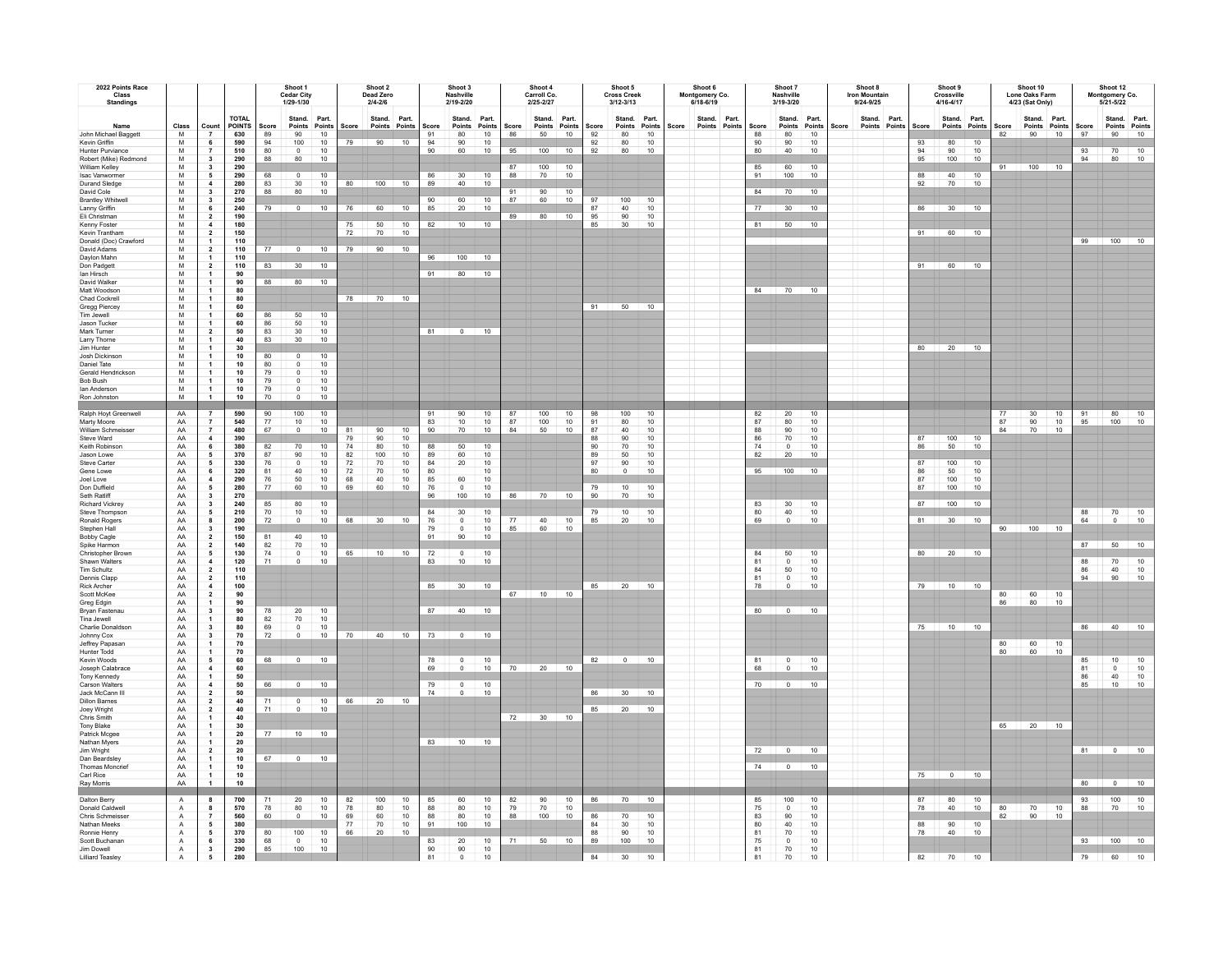| 2022 Points Race<br>Class<br><b>Standings</b>                                                                |                                                                 |                                                                                                                             |                                             | Shoot 1<br>Cedar City<br>1/29-1/30 |                                                                                                      |                             |                | Shoot 2<br>Dead Zero<br>$2/4 - 2/6$ |                |                                        | Shoot 3<br>Nashville<br>2/19-2/20                       |                                     |                                  | Shoot 4<br>Carroll Co.<br>2/25-2/27       |                                   |                                                           | Shoot 5<br><b>Cross Creek</b><br>$3/12 - 3/13$ |                                        |       | Shoot 6<br>Montgomery Co.<br>6/18-6/19 |                              | Shoot 7<br>Nashville<br>3/19-3/20           |                              |       | Shoot 8<br><b>Iron Mountain</b><br>$9/24 - 9/25$ |                      | Shoot 9<br>Crossville<br>4/16-4/17 |                       |                | Shoot 10<br>Lone Oaks Farm<br>4/23 (Sat Only) |                     |                                             | Shoot 12<br>Montgomery Co.<br>5/21-5/22                              |                                                           |
|--------------------------------------------------------------------------------------------------------------|-----------------------------------------------------------------|-----------------------------------------------------------------------------------------------------------------------------|---------------------------------------------|------------------------------------|------------------------------------------------------------------------------------------------------|-----------------------------|----------------|-------------------------------------|----------------|----------------------------------------|---------------------------------------------------------|-------------------------------------|----------------------------------|-------------------------------------------|-----------------------------------|-----------------------------------------------------------|------------------------------------------------|----------------------------------------|-------|----------------------------------------|------------------------------|---------------------------------------------|------------------------------|-------|--------------------------------------------------|----------------------|------------------------------------|-----------------------|----------------|-----------------------------------------------|---------------------|---------------------------------------------|----------------------------------------------------------------------|-----------------------------------------------------------|
| Name<br>Kevin Jenkins<br>Seth Proctor                                                                        | Class<br>$\mathsf{A}$                                           | Count<br>$\overline{4}$                                                                                                     | <b>TOTAL</b><br><b>POINTS</b><br>270<br>200 | Score<br>78<br>81                  | Stand.<br>Points<br>80<br>90                                                                         | Part.<br>Points<br>10       | Score          | Stand. Part.<br>Points Points       |                | Score<br>83                            | 20                                                      | Stand. Part.<br>Points Points<br>10 | Score<br>82                      | Stand. Part.<br>Points Points Score<br>90 | 10                                |                                                           | Stand. Part.<br>Points Points                  |                                        | Score | Stand. Part.<br>Points Points          | Score<br>82                  | Stand. Part.<br>80                          | Points Points<br>10          | Score | Stand. Part.<br>Points Points                    | Score                | Stand. Part.<br>Points Points      |                       | Score          | Stand. Part.<br>Points Points                 |                     | Score<br>75                                 | Stand. Part.<br>Points Points<br>50                                  | 10                                                        |
| Dennis Van Wormer .Ir<br>Greg Brewer<br>Steve Frost<br>Robert Long                                           | $\mathsf{A}$<br>$\overline{A}$<br>$\overline{A}$<br>A<br>$\,$ A | $\overline{\mathbf{2}}$<br>$\overline{4}$<br>$\mathbf{3}$<br>$\overline{\mathbf{2}}$<br>$\blacktriangleleft$                | 180<br>180<br>120<br>120                    | 74                                 | 40                                                                                                   | $\frac{10}{10}$             |                | 67 30 10                            |                | 80<br>78<br>83                         | $\Omega$<br>$\mathbf 0$<br>20                           | 10 <sup>1</sup><br>10<br>10         | 75                               | 60 10                                     |                                   | 85                                                        | 86 70 10<br>$40$ 10                            |                                        |       |                                        | 73<br>69<br>72               | $\circ$<br>$\Omega$<br>$\overline{0}$       | 10<br>10<br>10               |       |                                                  | 92<br>82<br>78       | $100$ 10<br>70<br>40               | 10<br>10              |                |                                               |                     |                                             | 89 80 10                                                             |                                                           |
| Cali Whitwell<br><b>Charles Hughes</b><br>Mike Barton<br>Lanny Provience<br>Terry McLaughlin                 | A<br>$\,$ A<br>A<br>$\mathsf{A}$<br>$\overline{A}$              | $\overline{\mathbf{2}}$<br>$\overline{1}$<br>$\mathbf{1}$<br>$\mathbf{1}$<br>$\mathbf{1}$                                   | 100<br>110<br>90<br>80<br>80                |                                    |                                                                                                      |                             |                |                                     |                |                                        |                                                         |                                     |                                  |                                           |                                   |                                                           |                                                |                                        |       |                                        |                              |                                             |                              |       |                                                  |                      | 82 70 10                           |                       | 85<br>81<br>80 | 100<br>$\frac{80}{70}$                        | 10<br>10<br>10      |                                             |                                                                      |                                                           |
| Steve Ward<br>Tony Coffman<br><b>Tyler Lloyd</b><br>David Williams<br>Wesley Culpepper                       | A<br>$\,$ A<br>$\overline{A}$<br>$\mathsf{A}$<br>$\overline{A}$ | $\overline{1}$<br>$\overline{\mathbf{z}}$<br>$\overline{1}$<br>$\mathbf{1}$<br>$\mathbf{1}$                                 | 70<br>60<br>50<br>30<br>10                  | 69<br>74<br>69                     | $\mathbf{0}$<br>40<br>$\Omega$                                                                       | 10<br>10<br>10              |                |                                     |                | 85                                     |                                                         | 60 10                               |                                  |                                           |                                   |                                                           |                                                |                                        |       |                                        | 79                           | 20                                          | $\overline{10}$              |       |                                                  |                      |                                    |                       |                |                                               |                     | 69                                          | 40 10                                                                |                                                           |
| Cody Stanford<br>Morgan Hilliard<br>Phillip Wakefield<br>Jeff Underwood                                      | $\frac{B}{B}$<br>$\,$ B<br>B                                    | 9<br>8<br>6                                                                                                                 | 810<br>760<br>530<br>460                    | 73<br>71                           | 100<br>90<br>40<br>100                                                                               | 10<br>$10$<br>10<br>10      | 71<br>78<br>69 | 100<br>100<br>90                    | 10<br>10<br>10 | 82<br>$73\,$<br>78<br>69               | 100<br>40<br>40<br>$10$                                 | $10$<br>10<br>10<br>10              | 73<br>75<br>$72\,$<br>84         | 50<br>70<br>60<br>100                     | 10<br>10<br>10 <sub>1</sub><br>10 | 89<br>84<br>83<br>79                                      | 90<br>70<br>50<br>30                           | 10<br>10<br>10<br>10                   |       |                                        | 67<br>86<br>$73\,$<br>71     | 30<br>100<br>80<br>60                       | 10<br>10<br>10<br>10         |       |                                                  | 86<br>75<br>81       | 90<br>60<br>70                     | 10<br>$10$<br>10      | 78<br>78       | 70<br>70                                      | 10<br>10            | 88<br>86<br>72<br>89                        | 90<br>70<br>$20\,$<br>100                                            | 10<br>$10$<br>10<br>10                                    |
| Andy Preston<br><b>Steve Purviance</b><br>Norman Matusewicz<br>Jason Hubbard<br>Sara Ratliff                 | B<br>в<br>B<br>B<br>B                                           | $\frac{5}{7}$<br>$\scriptstyle\rm 7$<br>$\overline{\mathbf{3}}$<br>$\overline{\mathbf{3}}$                                  | 440<br>430<br>360<br>310<br>290             | 85<br>78<br>75<br>74               | 90<br>70<br>50                                                                                       | 10<br>10<br>10 <sub>1</sub> | 70             | 100                                 | 10             | 79<br>69<br>74<br>83<br>86             | 50<br>10<br>20<br>80<br>100                             | 10<br>10<br>10<br>10<br>$10$        | 75<br>71<br>81                   | 70<br>50<br>90                            | $\frac{10}{10}$<br>10             | $\begin{array}{c} 90 \\ 82 \\ 87 \end{array}$<br>92<br>88 | 90<br>40<br>$_{\rm 60}$<br>100<br>70           | 10<br>$10$<br>10<br>10<br>$10$         |       |                                        | 71<br>$\frac{70}{63}$        | 60<br>40<br>10                              | 10<br>10<br>10               |       |                                                  | 71<br>88             | 50<br>$100$ 10                     | 10                    | 68             | 40                                            | 10                  | $\frac{87}{79}$                             | 80<br>60                                                             | $\begin{array}{c} 10 \\ 10 \end{array}$                   |
| Peyton Brown<br>Clay Kelley<br>Dan Rosario<br>James Sparks                                                   | $\,$ B<br>B<br>в<br>B                                           | $\overline{\mathbf{3}}$<br>$\mathbf{3}$<br>$6\phantom{a}$<br>$\mathbf{2}$                                                   | 250<br>250<br>240<br>200                    | 56                                 | $\overline{0}$                                                                                       | 10                          | 62             | 70 10                               |                | 75<br>83                               | 30<br>80                                                | 10<br>10                            | 81<br>67                         | 90<br>30                                  | 10<br>10                          | 89<br>71                                                  | 80<br>20                                       | 10<br>10                               |       |                                        | 75<br>65<br>$78\,$           | 90<br>20<br>100                             | 10<br>10<br>10               |       |                                                  | 69                   | 40 10                              | 10                    | 85             | $100$ 10                                      |                     | 78                                          | 50                                                                   | 10                                                        |
| Mark Brimer<br>Paul Gilbertson<br>Mike Taylor<br><b>Tim Denny</b><br>Sam Martin                              | B<br>$\mathsf{C}$<br>B<br>B<br>в                                | $\overline{\mathbf{2}}$<br>$\overline{2}$<br>$\overline{2}$<br>$\overline{\phantom{a}}$<br>$\overline{\mathbf{1}}$          | 190<br>150<br>140<br>110<br>110             | 76<br>67                           | 80<br>$\circ$                                                                                        | 10<br>10                    |                |                                     |                | 81                                     | $\overline{0}$                                          | 10                                  | 79                               | $100$ 10                                  |                                   | 79                                                        | 10                                             | 10                                     |       |                                        | 73<br>78                     | $\begin{array}{c} 80 \\ 10 \end{array}$     | 10<br>10                     |       |                                                  | 86                   | 90                                 |                       | 60<br>85       | $30 \t 10$<br>100                             | 10                  | 76<br>76                                    | 40<br>40                                                             | $\frac{10}{10}$                                           |
| Ethan Moobern<br>David Putnam<br>Justin Murry<br>Perry Johnson<br>Carter Watson                              | B<br>B<br>B<br>B<br>B                                           | $\overline{2}$<br>$\overline{1}$<br>$\mathbf{1}$<br>-1<br>$\mathbf{1}$                                                      | 110<br>100<br>90<br>90<br>80                | 64<br>75                           | 30 <sup>1</sup><br>70                                                                                | 10<br>10                    | 64             | 80                                  | 10             | 82<br>85                               | $\frac{60}{90}$                                         | 10<br>10                            |                                  |                                           |                                   |                                                           |                                                |                                        |       |                                        |                              |                                             |                              |       |                                                  |                      |                                    |                       | 83             | 80                                            | 10                  |                                             |                                                                      |                                                           |
| Dwain Mercer<br>Joe Woolsey<br>Grant Summer<br>Vann Hughes<br>Joel Durham                                    | $\overline{B}$<br>$\overline{B}$<br>B<br>B<br>B                 | $\overline{1}$<br>$\mathbf{1}$<br>$\mathbf{1}$<br>$\mathbf{1}$                                                              | 70<br>60<br>50<br>30<br>30                  | 61                                 | 20 10                                                                                                |                             | 59             | 60                                  | 10             |                                        |                                                         |                                     | 70<br>57                         | $40 \quad 10$<br>20                       | 10                                |                                                           |                                                |                                        |       |                                        |                              |                                             |                              |       |                                                  |                      |                                    |                       |                | 74 50 10                                      |                     |                                             |                                                                      |                                                           |
| Michael Mcclary<br><b>Taylor Hilliard</b>                                                                    | $\,$ B                                                          | $\overline{1}$<br>9                                                                                                         | 20<br>440                                   | 58<br>56                           | 10<br>$\Omega$                                                                                       | 10<br>10 <sup>1</sup>       | 67             | 90                                  | 10             | 66                                     | $\Omega$                                                | 10 <sup>1</sup>                     | 78                               | 90                                        | 10                                | 78                                                        | $^{\circ}$                                     | 10 <sup>1</sup>                        |       |                                        | 75                           | 40                                          | 10 <sup>1</sup>              |       |                                                  | 84                   | 90                                 | 10                    | 78             | 40 <sup>°</sup>                               | 10                  | 80                                          | $^{\circ}$                                                           | 10                                                        |
| Kade Forsythe<br>Cameron Burns<br>Kenley Brogdon<br>Jack Huckabee<br>Emma Shupe<br>Ben Yarbrough             | $\frac{c}{c}$<br>$\mathbf c$<br>$\mathbf{C}$<br>ooooo           | 5<br>$\overline{7}$<br>$\bf{8}$<br>8<br>8<br>$\sqrt{5}$                                                                     | 430<br>380<br>370<br>350<br>340<br>320      | 57<br>60<br>56<br>65               | $\mathbf 0$<br>$\mathsf 0$<br>$^{\circ}$<br>40                                                       | 10<br>10<br>10<br>10        | 62<br>52<br>49 | 80<br>10<br>50                      | 10<br>10<br>10 | 68<br>65<br>74<br>67<br>72             | $^{\circ}$<br>$\mathbf 0$<br>30<br>$^{\circ}$<br>$10\,$ | $10$<br>10<br>10<br>10<br>10        | 77<br>$\bf 72$<br>68<br>83<br>74 | 80<br>60<br>20<br>100<br>60               | 10<br>$10$<br>10<br>10<br>10      | 75<br>89<br>84<br>$rac{84}{77}$<br>$\frac{85}{81}$        | $\Omega$<br>$90\,$<br>$70\,$<br>40<br>30<br>60 | 10<br>$10$<br>10<br>10<br>10<br>$10\,$ |       |                                        | 87<br>83<br>75<br>66<br>71   | 100<br>$90\,$<br>50<br>$\overline{0}$<br>30 | 10<br>$10$<br>10<br>10<br>10 |       |                                                  | 71<br>83<br>70<br>84 | 70<br>90<br>60<br>100              | 10<br>10<br>10<br>10  | 92<br>79<br>71 | 100<br>60<br>20                               | 10<br>$10-10$<br>10 | 94<br>80<br>83<br>80<br>72<br>$rac{89}{54}$ | 100<br>$^{\circ}$<br>10<br>$\Omega$<br>$^{\circ}$<br>70              | 10<br>10<br>10<br>$10$<br>$\frac{10}{10}$                 |
| Jim Shupe<br>Eric Dunn<br>Adam Fox<br>Kevin Brogdor<br>Chris Berry                                           |                                                                 | 8<br>$\mathbf{3}$<br>$\overline{\mathbf{3}}$<br>$\bf{8}$<br>6                                                               | 310<br>270<br>260<br>260<br>250             | 64<br>73<br>71<br>62               | 30<br>90<br>100<br>20                                                                                | 10<br>$10\,$<br>$10$<br>10  | 63<br>72<br>54 | 80<br>90<br>40                      | 10<br>10<br>10 | 70<br>74<br>75<br>76                   | $30\,$<br>60<br>40<br>60                                | 10<br>10<br>$10$<br>10              | 63<br>59<br>$73\,$               | $\sim$<br>$\mathsf 0$<br>50               | 10<br>10<br>10                    | 80<br>68                                                  | 40<br>$\mathsf 0$<br>$\Omega$                  | 10<br>10<br>$10$                       |       |                                        | 81<br>66<br>58               | 80<br>$\mathbf 0$<br>$\mathbf 0$            | 10<br>10<br>10               |       |                                                  | 6 <sub>R</sub><br>77 | 50<br>80                           | 10 <sub>1</sub><br>10 | 63<br>78       | $\overline{0}$<br>80                          | 10<br>10            | 88<br>79<br>$77\,$                          | $\Omega$<br>50<br>$\circ$                                            | 10<br>$\begin{array}{c} 10 \\ 10 \\ 10 \\ 10 \end{array}$ |
| Larry Taylor<br><b>Steve Struve</b><br>Sean Griffin<br>Michael Schmeisse<br>Dean Anderson                    | $\frac{c}{c}$<br>$\mathsf{C}$<br>$\mathbf{C}$<br>$\mathsf{C}$   | 6<br>$\,$ 6<br>$\,$ 6<br>$\overline{\mathbf{3}}$<br>$\mathbf{3}$                                                            | 250<br>250<br>240<br>230<br>210             | 62<br>70                           | 20<br>70                                                                                             | 10<br>10                    | 63             | 80                                  | 10             | 70<br>74<br>$70\,$<br>${\bf 76}$<br>78 | 30<br>60<br>$30\,$<br>$70\,$<br>90                      | 10<br>$10$<br>$10$<br>$10$<br>$10$  | 64<br>57                         | 10<br>$\mathbf 0$                         | 10 <sup>1</sup><br>10             | 73<br>77<br>86<br>83                                      | 10<br>$30\,$<br>80<br>50                       | 10<br>$10\,$<br>10<br>10               |       |                                        | 65<br>$70$<br>67<br>81<br>79 | $\circ$<br>20<br>$\mathbf 0$<br>80<br>60    | 10<br>10<br>10<br>$10$<br>10 |       |                                                  | 67                   | 40                                 | 10                    |                |                                               |                     | 87<br>88<br>80<br>87                        | 30<br>50<br>$\overline{0}$<br>30                                     | $10$<br>10                                                |
| Cooper Wyatt<br>Lucas Davis<br>Zachary Emmons<br>Joe Gill IV                                                 | 0000                                                            | $\overline{2}$<br>$\,$ 2<br>$\overline{\mathbf{z}}$<br>$\mathbf{2}$                                                         | 190<br>180<br>180<br>180                    | 69                                 |                                                                                                      |                             |                |                                     |                | 80<br>90<br>77<br>78                   | 80<br>100<br>70<br>90                                   | 10<br>10<br>10<br>10                | 77                               | $90 \t 10$                                |                                   |                                                           |                                                |                                        |       |                                        | 81                           |                                             |                              |       |                                                  |                      |                                    |                       | 79<br>89       | $\frac{60}{90}$                               | $\frac{10}{10}$     | 89                                          | 70 10                                                                |                                                           |
| <b>Brad Dean</b><br>Jody Wade<br><b>Brian Harris</b><br>Gabrielle Worther<br>Rocky Shepard<br>Charles Cherry | $\mathbf c$<br>$_{\rm c}^{\rm c}$<br>$\frac{c}{c}$              | $\overline{\mathbf{2}}$<br>$\mathbf{2}$<br>$\overline{\mathbf{2}}$<br>$\sqrt{5}$<br>$\overline{\mathbf{2}}$<br>$\mathbf{1}$ | 160<br>150<br>130<br>120<br>120<br>110      |                                    | 60 10                                                                                                |                             |                |                                     |                | 70<br>76<br>81                         | 30<br>60<br>90                                          | 10<br>10<br>10                      | 73<br>52                         | $50$ 10<br>$\overline{0}$                 | 10                                | 81                                                        | 10<br>94 100 10                                | 10                                     |       |                                        | 67                           | 80 10<br>$\overline{0}$                     | 10                           |       |                                                  |                      |                                    |                       | 84             | 80 10                                         |                     | 71<br>83                                    | 80<br>$\Omega$<br>10                                                 | 10<br>10<br>10                                            |
| Hunter Webb<br>Caleb Pike<br>Kyle Rusk<br>Jimmy Johnson<br>Randy Hopkins                                     | $\mathbf{C}$<br>$\mathsf{C}$<br>0000                            | $\mathbf{1}$<br>$\mathbf{1}$<br>$\overline{\mathbf{2}}$<br>$\overline{1}$                                                   | 100<br>100<br>100<br>90<br>90               |                                    |                                                                                                      |                             |                |                                     |                |                                        |                                                         |                                     | 77                               | $90 \t 10$                                |                                   | 87                                                        |                                                | 70 10                                  |       |                                        |                              | 84 90 10                                    |                              |       |                                                  |                      |                                    |                       |                | 84 80 10                                      |                     | 93<br>79                                    | 90<br>$\mathbf{0}$                                                   | 10<br>10                                                  |
| Charles Harrod<br><b>Bill Denny</b><br>Danny Denton<br>William Powell                                        | $\mathbf C$<br>$\mathbf C$<br>$\mathtt{C}$                      | $\mathbf{3}$<br>5<br>$\mathbf{3}$<br>$\overline{1}$                                                                         | 80<br>90<br>70<br>70<br>40                  | 68<br>$\frac{54}{45}$              | 50<br>$10\,$<br>$\circ$                                                                              | 10<br>$10\,$<br>10          | 59             | 60 10                               |                | 65<br>70                               | 30 <sup>2</sup>                                         | $0$ 10<br>10                        |                                  |                                           |                                   | 70<br>72                                                  | $\begin{array}{c} 0 \\ 0 \end{array}$          | 10<br>10                               |       |                                        | 69<br>$52\,$<br>74           | 0<br>$\mathbf 0$<br>40                      | 10<br>$10\,$<br>10           |       |                                                  |                      |                                    |                       |                |                                               |                     | 60                                          | $\begin{array}{ c c c c c } \hline \text{O} & \text{10} \end{array}$ |                                                           |
| Tim Taylor<br>Christian Wagne<br><b>Barry Havens</b><br>Caleb Darnell<br>Don Perrin<br>Ryan Smith            | $\mathbf{C}$<br>$\mathbf c$<br>D<br>C<br>$\mathbf{C}$           | $\mathbf{1}$<br>$\mathbf{1}$<br>$\mathbf{3}$<br>$\overline{\mathbf{z}}$<br>$\overline{1}$                                   | 30<br>30<br>20<br>${\bf 20}$<br>10          | 48                                 | $\begin{array}{ c c c c c c } \hline \multicolumn{1}{ c }{0} & \multicolumn{1}{ c }{10} \end{array}$ |                             |                |                                     |                | $\frac{68}{71}$                        | $\frac{0}{0}$                                           | $\frac{10}{10}$                     |                                  |                                           |                                   |                                                           |                                                |                                        |       |                                        | 70<br>69                     | 20<br>$\mathbf 0$                           | 10<br>10                     |       |                                                  |                      |                                    |                       |                | 76 30 10<br>66 10 10                          |                     | $\frac{78}{77}$                             | $\begin{array}{c c} 0 & 10 \\ 0 & 10 \end{array}$                    |                                                           |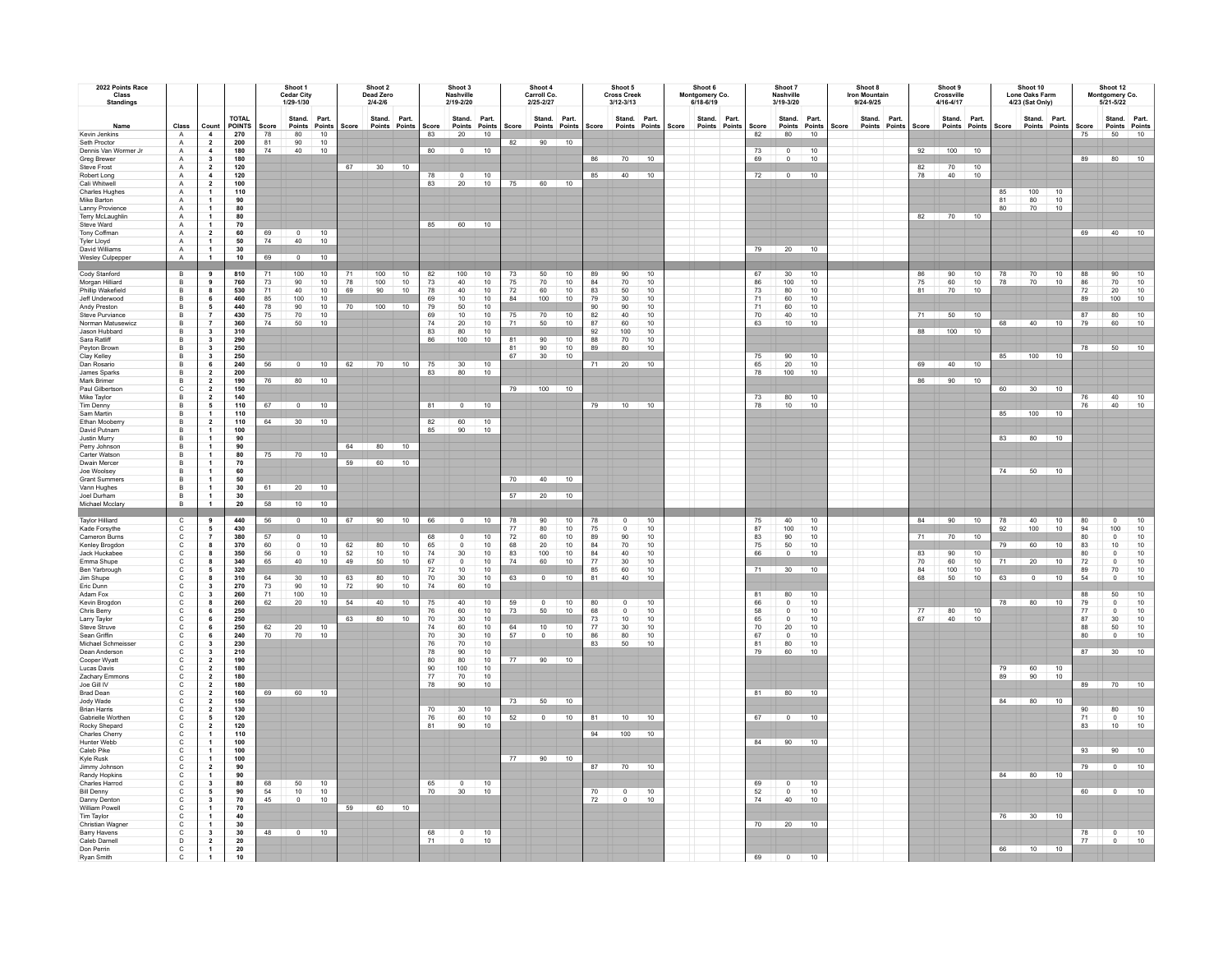| 2022 Points Race<br>Class<br><b>Standings</b> |                                                              |                                                              | Shoot 1<br><b>Cedar City</b><br>1/29-1/30                       |                                         |                                     |                                    |                 | Shoot 2<br>Dead Zero<br>$2/4 - 2/6$                                                                                                                                                                                                                                                                                                                      |                 |                                                     | Shoot 3<br>Nashville<br>2/19-2/20 |                 |          | Shoot 4<br>Carroll Co.<br>2/25-2/27                     |                 |                                                      | Shoot 5<br><b>Cross Creek</b><br>3/12-3/13 |                 |       | Shoot 6<br>Montgomery Co.<br>6/18-6/19  |                      | Shoot 7<br><b>Nashville</b><br>3/19-3/20 |                  |       | Shoot 8<br><b>Iron Mountain</b><br>9/24-9/25 |               |       | Shoot 9<br>Crossville<br>4/16-4/17 |                               |                                               | Shoot 10<br><b>Lone Oaks Farm</b><br>4/23 (Sat Only)       |                 |                                                           | Shoot 12<br>Montgomery Co.<br>5/21-5/22 |                                                             |
|-----------------------------------------------|--------------------------------------------------------------|--------------------------------------------------------------|-----------------------------------------------------------------|-----------------------------------------|-------------------------------------|------------------------------------|-----------------|----------------------------------------------------------------------------------------------------------------------------------------------------------------------------------------------------------------------------------------------------------------------------------------------------------------------------------------------------------|-----------------|-----------------------------------------------------|-----------------------------------|-----------------|----------|---------------------------------------------------------|-----------------|------------------------------------------------------|--------------------------------------------|-----------------|-------|-----------------------------------------|----------------------|------------------------------------------|------------------|-------|----------------------------------------------|---------------|-------|------------------------------------|-------------------------------|-----------------------------------------------|------------------------------------------------------------|-----------------|-----------------------------------------------------------|-----------------------------------------|-------------------------------------------------------------|
| Name                                          | Class                                                        | Count                                                        | <b>TOTAL</b><br>POINTS                                          | Score                                   | Stand, Part.<br>Points Points Score |                                    |                 | Stand. Part.<br>Points Points Score                                                                                                                                                                                                                                                                                                                      |                 |                                                     | Stand. Part.                      |                 |          | Stand. Part.<br>Points Points Score Points Points Score |                 |                                                      | Stand. Part.<br>Points Points              |                 | Score | Stand. Part.<br>Points Points<br>Points | Score                | Stand. Part.                             | Points Points    | Score | Stand. Part.                                 | Points Points | Score |                                    | Stand. Part.<br>Points Points | Score                                         | Stand. Part.<br>Points Points Score                        |                 |                                                           | Stand. Part.<br>Points Points           |                                                             |
| Larry Johnson                                 | $\mathbf C$                                                  | $\overline{1}$                                               | 10                                                              |                                         |                                     |                                    |                 |                                                                                                                                                                                                                                                                                                                                                          |                 |                                                     |                                   |                 |          |                                                         |                 |                                                      |                                            |                 |       |                                         | 62                   | $\overline{0}$                           | 10               |       |                                              |               |       |                                    |                               |                                               |                                                            |                 |                                                           |                                         |                                                             |
| Daniel Everett                                | $\mathbf{c}$                                                 | $\overline{1}$                                               | 10                                                              |                                         |                                     |                                    |                 |                                                                                                                                                                                                                                                                                                                                                          |                 |                                                     |                                   |                 |          |                                                         |                 |                                                      |                                            |                 |       |                                         |                      |                                          |                  |       |                                              |               |       |                                    |                               |                                               |                                                            |                 | 58                                                        | $\overline{0}$                          | 10                                                          |
| Spencer Higdon                                | $\mathsf{D}$                                                 | 6                                                            | 470                                                             | 62                                      | 80                                  | 10                                 | 66              | 100                                                                                                                                                                                                                                                                                                                                                      | 10              | 81                                                  | 100                               | 10              | 65       | 90                                                      | 10              | 84                                                   | 40                                         | 10              |       |                                         | 71                   | $\overline{0}$                           | 10               |       |                                              |               |       |                                    |                               |                                               |                                                            |                 |                                                           |                                         |                                                             |
| Jack Johnston                                 | $\mathsf D$                                                  | $\,$ 9 $\,$                                                  | 410                                                             | $\frac{52}{62}$                         | $\mathbb O$                         | $\frac{10}{10}$                    | $\frac{53}{43}$ | $\frac{20}{0}$                                                                                                                                                                                                                                                                                                                                           | $\frac{10}{10}$ | 71                                                  | $\mathfrak o$                     | $\frac{10}{10}$ | 70       | 40                                                      | 10              | $\frac{81}{85}$                                      | 10                                         | 10              |       |                                         | $77\,$               | $\frac{60}{70}$                          | $10\,$           |       |                                              |               | 77    | 70                                 | 10                            | 79                                            | 90                                                         | 10              | 76                                                        | 30                                      | 10                                                          |
| Cooper Sparks                                 |                                                              |                                                              | 270                                                             |                                         | 20                                  |                                    |                 |                                                                                                                                                                                                                                                                                                                                                          |                 | 67<br>80                                            | $^{\circ}$                        |                 |          |                                                         |                 |                                                      | 60                                         | 10              |       |                                         | 79                   |                                          | 10               |       |                                              |               | 75    | 50                                 | 10                            |                                               |                                                            |                 | 69                                                        | $\Omega$                                | $10$                                                        |
| Caden Harris<br><b>William Miller</b>         |                                                              |                                                              | 210<br>200                                                      |                                         |                                     |                                    |                 |                                                                                                                                                                                                                                                                                                                                                          |                 |                                                     | 90                                | 10              | 75       |                                                         | 70 10           | 84                                                   | 40                                         | 10              |       |                                         |                      |                                          |                  |       |                                              |               |       |                                    |                               |                                               |                                                            |                 | 86<br>79                                                  | 100<br>60                               | $\frac{10}{10}$                                             |
| Chase Anderson                                | $\begin{array}{c} \square \\ \square \\ \square \end{array}$ | $\begin{array}{c} 7 \\ 2 \\ 3 \\ 2 \end{array}$              | 180                                                             | 66                                      | 60                                  | $10$                               |                 |                                                                                                                                                                                                                                                                                                                                                          |                 |                                                     |                                   |                 |          |                                                         |                 |                                                      |                                            |                 |       |                                         |                      |                                          |                  |       |                                              |               |       | 87 100 10                          |                               |                                               |                                                            |                 |                                                           |                                         |                                                             |
| Kain Shelton                                  | $\mathsf D$                                                  | $\overline{4}$                                               | 160                                                             | 60                                      | $\Omega$                            | 10                                 |                 | 54 40 10                                                                                                                                                                                                                                                                                                                                                 |                 | 65                                                  |                                   |                 |          |                                                         |                 | 88<br>74                                             | $\begin{array}{c} 80 \\ 0 \end{array}$     | 10              |       |                                         | 70                   | 0<br>$\Omega$                            | $\frac{10}{10}$  |       |                                              |               |       |                                    |                               |                                               |                                                            |                 |                                                           |                                         |                                                             |
| Bryan Yarbrough<br><b>Hunter Burgess</b>      | $\mathsf D$<br>D                                             | ${\bf 5}$<br>$\,$ 4 $\,$                                     | 150<br>150                                                      | 60                                      | 0                                   | $10$                               | 61              | 70                                                                                                                                                                                                                                                                                                                                                       | 10              | 59                                                  |                                   | 10<br>10        | 70       | 40                                                      | 10              |                                                      |                                            | 10              |       |                                         | 66                   |                                          |                  |       |                                              |               | 71    | 20                                 | 10                            |                                               |                                                            |                 | 80                                                        | 80                                      | 10                                                          |
| Sara Fox                                      | $\mathsf D$                                                  | $\mathbf{2}$                                                 | 140                                                             | 66                                      | 60                                  | 10                                 |                 |                                                                                                                                                                                                                                                                                                                                                          |                 |                                                     |                                   |                 |          |                                                         |                 |                                                      |                                            |                 |       |                                         | 77                   | 60                                       | 10               |       |                                              |               |       |                                    |                               |                                               |                                                            |                 |                                                           |                                         |                                                             |
| Logan Price                                   | $_{\rm D}^{\rm D}$                                           | $\,$ 6                                                       | 140                                                             |                                         |                                     |                                    |                 | 41 0 10                                                                                                                                                                                                                                                                                                                                                  |                 | $\frac{62}{52}$                                     | $\Omega$                          | $10\,$          | 70       | 40                                                      | 10              | 46                                                   | $\overline{0}$<br>$\Omega$                 | 10              |       |                                         | 52<br>69<br>68<br>65 | $\circ$                                  | $\frac{10}{10}$  |       |                                              |               |       |                                    |                               |                                               | 58 0 10                                                    |                 | 77                                                        | 40                                      | $\overline{10}$                                             |
| John Wright<br>John Allensworth               | $\mathsf D$                                                  | ${\bf 5}$<br>${\bf 5}$                                       | 120<br>120                                                      | 67<br>59                                | 70<br>$^{\circ}$                    | 10<br>10                           |                 |                                                                                                                                                                                                                                                                                                                                                          |                 |                                                     |                                   | 10              |          |                                                         |                 | 64<br>${\bf 76}$                                     | 0                                          | 10<br>10        |       |                                         |                      | $\pmb{0}$<br>$\mathbf 0$                 | 10               |       |                                              |               | 75    |                                    | 10                            |                                               |                                                            |                 | 74                                                        | $20\,$                                  |                                                             |
| Cooper Smith                                  | D                                                            | ${\bf 5}$                                                    | 120                                                             |                                         |                                     |                                    |                 |                                                                                                                                                                                                                                                                                                                                                          |                 | 54                                                  | $\overline{0}$                    | 10              |          |                                                         |                 | 77                                                   | $\Omega$                                   | 10              |       |                                         |                      | $\Omega$                                 | 10 <sup>10</sup> |       |                                              |               | 75    | $\frac{50}{50}$                    | 10                            |                                               |                                                            |                 | 74                                                        | $20\,$                                  | $\frac{10}{10}$                                             |
| Robert Angell<br>Jedidiah Baggett             | $\mathsf D$                                                  | $\mathbf{1}$                                                 | 110<br>110                                                      |                                         |                                     |                                    |                 |                                                                                                                                                                                                                                                                                                                                                          |                 |                                                     |                                   |                 |          |                                                         |                 | 90                                                   | 100                                        | 10              |       |                                         |                      |                                          |                  |       |                                              |               |       |                                    |                               |                                               |                                                            |                 | 86                                                        | 100                                     |                                                             |
| <b>Dexter Cross</b>                           | $\begin{array}{c} \square \\ \square \\ \square \end{array}$ | $\overline{1}$<br>$\mathbf{1}$                               | 110                                                             | 71                                      | 100                                 | 10                                 |                 |                                                                                                                                                                                                                                                                                                                                                          |                 |                                                     |                                   |                 |          |                                                         |                 |                                                      |                                            |                 |       |                                         |                      |                                          |                  |       |                                              |               |       |                                    |                               |                                               |                                                            |                 |                                                           |                                         |                                                             |
| Clint Phifer                                  |                                                              | $\mathbf{1}$                                                 | 110                                                             |                                         |                                     |                                    |                 |                                                                                                                                                                                                                                                                                                                                                          |                 |                                                     |                                   |                 |          |                                                         |                 |                                                      |                                            |                 |       |                                         |                      |                                          |                  |       |                                              |               |       |                                    |                               | 86                                            | $100 - 10$                                                 |                 |                                                           |                                         |                                                             |
| David Stephens<br>H Rhea Holly                | $\mathsf D$                                                  | $\overline{4}$<br>$\mathbf 3$                                | 100<br>90                                                       | 54<br>66                                | $\overline{0}$<br>60                | 10<br>10                           |                 | 57 60 10                                                                                                                                                                                                                                                                                                                                                 |                 | 63<br>67                                            | $\frac{0}{0}$                     | 10<br>10        |          |                                                         |                 |                                                      |                                            |                 |       |                                         | 62<br>68             | $\frac{0}{0}$                            | $\frac{10}{10}$  |       |                                              |               |       |                                    |                               |                                               |                                                            |                 |                                                           |                                         |                                                             |
| Jami Giarrizzo                                | $\mathsf D$                                                  | $\overline{1}$                                               | 90                                                              |                                         |                                     |                                    |                 |                                                                                                                                                                                                                                                                                                                                                          |                 |                                                     |                                   |                 |          |                                                         |                 |                                                      |                                            |                 |       |                                         |                      |                                          |                  |       |                                              |               |       |                                    |                               |                                               |                                                            |                 | 82                                                        | 80 10                                   |                                                             |
| Donald Wood                                   | $\mathsf D$                                                  | $\overline{1}$                                               | 90                                                              |                                         |                                     |                                    |                 |                                                                                                                                                                                                                                                                                                                                                          |                 |                                                     |                                   |                 |          |                                                         |                 |                                                      |                                            |                 |       |                                         |                      |                                          |                  |       |                                              |               | 78    | 80                                 | 10                            |                                               |                                                            |                 |                                                           |                                         |                                                             |
| Will Yarbrough<br>Jason Lindsey               | $\begin{array}{c} \mathsf{D} \\ \mathsf{D} \end{array}$      | $\overline{1}$<br>$\mathbf{1}$                               | $\begin{array}{c} 80 \\ 80 \end{array}$                         |                                         |                                     |                                    |                 |                                                                                                                                                                                                                                                                                                                                                          |                 |                                                     |                                   |                 |          |                                                         |                 |                                                      |                                            |                 |       |                                         |                      |                                          |                  |       |                                              |               |       |                                    |                               | $\frac{77}{77}$                               | $\frac{70}{70}$                                            | $\frac{10}{10}$ |                                                           |                                         |                                                             |
| lan Fife                                      | $\mathsf D$                                                  | $\mathbf{1}$                                                 | 80                                                              |                                         |                                     |                                    |                 |                                                                                                                                                                                                                                                                                                                                                          |                 |                                                     |                                   |                 |          |                                                         |                 |                                                      |                                            |                 |       |                                         |                      |                                          |                  |       |                                              |               | 77    |                                    | 70 10                         |                                               |                                                            |                 |                                                           |                                         |                                                             |
| <b>Steve Pitts</b>                            | $\mathsf D$                                                  | ${\bf 5}$                                                    | 90                                                              |                                         |                                     |                                    |                 |                                                                                                                                                                                                                                                                                                                                                          |                 |                                                     | 68 0 10                           |                 |          | 68 0 10                                                 |                 | 66                                                   | $\begin{array}{c} 0 \\ 0 \end{array}$      | 10              |       |                                         | 45                   | $\overline{0}$<br>ш                      | 10               |       |                                              |               |       |                                    |                               |                                               | 74 40                                                      | 10              |                                                           |                                         |                                                             |
| Clay Lewis<br><b>Brooks Kelley</b>            | $\mathsf D$<br>$\mathsf D$                                   | $\,$ 4 $\,$                                                  | 80<br>80                                                        | 58                                      | $0$ 10                              |                                    |                 |                                                                                                                                                                                                                                                                                                                                                          |                 |                                                     |                                   |                 | 72       | 60                                                      | 10              | 54                                                   |                                            | 10              |       |                                         | 75                   | 40                                       | 10               |       |                                              |               | 39    | $\overline{0}$                     | 10                            | 65                                            | $\overline{0}$                                             | 10              |                                                           |                                         |                                                             |
| Walter (Walt) Smith                           | $\mathsf D$                                                  | $\begin{array}{c} 2 \\ 7 \\ 7 \\ 7 \end{array}$              | 70                                                              | 48                                      | $\circ$                             | 10                                 | 31              |                                                                                                                                                                                                                                                                                                                                                          |                 |                                                     | $^{\circ}$                        | 10              |          |                                                         |                 | 45                                                   | $\mathbf 0$                                | 10              |       |                                         | 48                   | 0                                        | 10               |       |                                              |               | 58    | $\mathsf 0$                        | 10                            |                                               |                                                            |                 | 62                                                        | $\circ$                                 | 10                                                          |
| <b>Tate Smith</b>                             |                                                              |                                                              | 70                                                              | 29                                      | $\Omega$                            | 10                                 | 44              | $\begin{array}{c}\n\hline\n0 \\ \hline\n0\n\end{array}$                                                                                                                                                                                                                                                                                                  | $\frac{10}{10}$ | $\frac{39}{43}$                                     | $\circ$                           | 10              |          |                                                         |                 | 51                                                   | $\mathbf 0$                                | 10              |       |                                         | 38                   | $\Omega$                                 | 10               |       |                                              |               | 58    | $\overline{0}$                     | 10                            |                                               |                                                            |                 | 58                                                        | $\circ$                                 | 10                                                          |
| Rvan Jemicar                                  |                                                              | $\mathbf{1}$                                                 | $\begin{array}{c} 60 \\ 60 \end{array}$                         |                                         |                                     |                                    |                 | 55 50 10                                                                                                                                                                                                                                                                                                                                                 |                 |                                                     |                                   |                 |          |                                                         |                 |                                                      |                                            |                 |       |                                         |                      |                                          |                  |       |                                              |               |       |                                    |                               | 75                                            | 50                                                         | $\overline{10}$ |                                                           |                                         |                                                             |
| Douglas Zelonis<br>Dylan Page                 | $\begin{array}{c} \square \\ \square \\ \square \end{array}$ | $\overline{1}$                                               | 60                                                              |                                         |                                     |                                    |                 |                                                                                                                                                                                                                                                                                                                                                          |                 |                                                     | 66 0 10                           |                 |          | 70 40 10                                                |                 |                                                      |                                            |                 |       |                                         |                      |                                          |                  |       |                                              |               |       |                                    |                               |                                               |                                                            |                 |                                                           |                                         |                                                             |
| Mark Lovan                                    | $\mathsf D$                                                  | $\frac{2}{2}$                                                | 60                                                              | 64                                      | $30 - 10$                           |                                    |                 |                                                                                                                                                                                                                                                                                                                                                          |                 |                                                     |                                   |                 |          |                                                         |                 |                                                      |                                            |                 |       |                                         | 73                   |                                          | $10$ 10          |       |                                              |               |       |                                    |                               |                                               |                                                            |                 |                                                           |                                         |                                                             |
| Wade Greene<br>Chloe Chaleunsinh              | $\mathsf D$<br>$\mathsf D$                                   | $\overline{1}$                                               | 60                                                              | 46                                      | $\mathbf{0}$                        | 10                                 | 39              | $\sim$ 0                                                                                                                                                                                                                                                                                                                                                 | 10              |                                                     |                                   | 10              |          |                                                         | 10              |                                                      |                                            |                 |       |                                         |                      |                                          |                  |       |                                              |               |       |                                    |                               |                                               |                                                            |                 | 78                                                        | 50                                      | $\overline{10}$                                             |
| James Rowe                                    |                                                              | $\begin{array}{c} 5 \\ 3 \\ 5 \\ 5 \end{array}$              | $\frac{50}{50}$<br>$\frac{50}{50}$                              |                                         |                                     |                                    |                 |                                                                                                                                                                                                                                                                                                                                                          |                 | 62<br>69                                            | $\circ$<br>$\Omega$               |                 | 44       | $\overline{0}$                                          |                 | 76<br>70                                             | $^{\circ}$<br>$\,$ 0 $\,$                  | 10              |       |                                         | 74                   |                                          |                  |       |                                              |               |       |                                    |                               |                                               |                                                            |                 |                                                           |                                         |                                                             |
| Owen Ballentine                               | $\overline{D}$                                               |                                                              |                                                                 | 56                                      | $\overline{0}$                      | $10\,$                             |                 |                                                                                                                                                                                                                                                                                                                                                          |                 | 62                                                  | $\Omega$                          | $\frac{10}{10}$ |          |                                                         |                 | 61                                                   | $\mathbf 0$                                | $\frac{10}{10}$ |       |                                         | 61                   | $_{\rm 0}^{20}$                          | $\frac{10}{10}$  |       |                                              |               |       |                                    |                               | 61                                            | $\Omega$                                                   | 10              |                                                           |                                         |                                                             |
| KaiLa Byrd<br><b>Robert Gaines</b>            | $\mathsf D$<br>$\mathsf D$                                   | $\overline{1}$                                               |                                                                 | 38                                      | $\sqrt{2}$                          | 10 <sup>1</sup>                    |                 |                                                                                                                                                                                                                                                                                                                                                          |                 |                                                     |                                   |                 | 31       |                                                         | $0 \t 10$       | 43                                                   | $\Omega$                                   | 10              |       |                                         | 38                   | $\Omega$                                 | 10               |       |                                              |               |       |                                    |                               |                                               |                                                            | 10              |                                                           | 50 0 10                                 |                                                             |
| <b>Bill Jernigan</b>                          | $\mathsf D$                                                  | $\overline{1}$                                               | 40<br>40                                                        |                                         |                                     |                                    |                 |                                                                                                                                                                                                                                                                                                                                                          |                 |                                                     |                                   |                 |          |                                                         |                 |                                                      |                                            |                 |       |                                         |                      |                                          |                  |       |                                              |               |       |                                    |                               | $73\,$<br>$73\,$                              | $\begin{array}{c} 30 \\ 30 \\ 30 \\ 0 \\ 0 \\ \end{array}$ | $10$            |                                                           |                                         |                                                             |
| Daniel Cashior                                | $\mathsf D$                                                  | $\mathbf{1}$                                                 | 40                                                              |                                         |                                     |                                    |                 |                                                                                                                                                                                                                                                                                                                                                          |                 |                                                     |                                   |                 |          |                                                         |                 |                                                      |                                            |                 |       |                                         |                      |                                          |                  |       |                                              |               |       |                                    |                               | $\begin{array}{r} 73 \\ 66 \\ 71 \end{array}$ |                                                            |                 |                                                           |                                         |                                                             |
| Mason Hanna<br>Kyle Hanna                     | $\mathsf D$                                                  | $\overline{4}$<br>$\overline{4}$                             | 40<br>40                                                        |                                         |                                     |                                    |                 |                                                                                                                                                                                                                                                                                                                                                          |                 | $\frac{56}{49}$                                     | $\Omega$                          | $\frac{10}{10}$ | 65<br>59 | $\begin{matrix} 0 \\ 0 \\ 0 \end{matrix}$               | $\frac{10}{10}$ |                                                      |                                            | $\frac{10}{10}$ |       |                                         |                      |                                          |                  |       |                                              |               |       |                                    |                               |                                               |                                                            | $\frac{10}{10}$ |                                                           |                                         |                                                             |
| <b>Bart Hartley</b>                           | $\begin{array}{c}\n0 \\ 0\n\end{array}$                      | $\,$ 4 $\,$                                                  |                                                                 |                                         |                                     |                                    |                 |                                                                                                                                                                                                                                                                                                                                                          |                 |                                                     |                                   |                 | 53       |                                                         |                 | $\begin{array}{r} 76 \\ 67 \\ 59 \end{array}$        | $\begin{matrix} 0 \\ 0 \\ 0 \end{matrix}$  |                 |       |                                         | 53                   | $\Omega$                                 | 10               |       |                                              |               |       |                                    |                               |                                               |                                                            |                 | 58                                                        | $\Omega$                                | 10                                                          |
| Kenny Miller                                  |                                                              | $\overline{\mathbf{1}}$                                      | $\frac{40}{30}$                                                 |                                         |                                     |                                    |                 |                                                                                                                                                                                                                                                                                                                                                          |                 | 73                                                  | $20\,$                            | 10              |          |                                                         |                 |                                                      |                                            |                 |       |                                         |                      |                                          |                  |       |                                              |               |       |                                    |                               |                                               |                                                            |                 |                                                           |                                         |                                                             |
| Robert Clifft                                 | $\mathsf D$<br>$\mathsf D$                                   |                                                              | 30<br>30                                                        | 51<br>45                                | 0                                   | $10$<br>10                         |                 |                                                                                                                                                                                                                                                                                                                                                          |                 |                                                     | $\mathbf 0$<br>$^{\circ}$         | $10$<br>10      |          |                                                         |                 |                                                      |                                            |                 |       |                                         | 62<br>$62\,$         | $\mathsf 0$<br>$\mathbf 0$               | 10<br>10         |       |                                              |               |       |                                    |                               |                                               |                                                            |                 |                                                           |                                         |                                                             |
| Allie Watson<br>Lili-Claire Nichols           |                                                              | $\begin{array}{c} 3 \\ 3 \\ 3 \\ 2 \\ 3 \\ 3 \\ \end{array}$ |                                                                 | 28                                      | $\mathsf 0$<br>$\Omega$             | 10                                 |                 |                                                                                                                                                                                                                                                                                                                                                          |                 | $\begin{array}{r} 54 \\ 55 \\ 28 \\ 68 \end{array}$ | $^{\circ}$                        | 10              |          |                                                         |                 |                                                      |                                            |                 |       |                                         | $44\,$               | $\mathbf 0$                              | $10$             |       |                                              |               |       |                                    |                               |                                               |                                                            |                 |                                                           |                                         |                                                             |
| Cullen Huff                                   | $\begin{array}{c} \square \\ \square \\ \square \end{array}$ |                                                              | $\begin{array}{r} 30 \\ 30 \\ 30 \\ 30 \\ 30 \\ 30 \end{array}$ |                                         |                                     |                                    |                 |                                                                                                                                                                                                                                                                                                                                                          |                 |                                                     | $\overline{0}$                    | 10              |          |                                                         |                 |                                                      |                                            |                 |       |                                         | $\frac{73}{48}$      | 10                                       | 10               |       |                                              |               |       |                                    |                               |                                               |                                                            |                 |                                                           |                                         |                                                             |
| Terry Chastain<br>Steve Allensworth           |                                                              |                                                              |                                                                 | $\frac{34}{60}$                         | 0<br>0                              | $\frac{10}{10}$                    |                 |                                                                                                                                                                                                                                                                                                                                                          |                 |                                                     |                                   |                 |          |                                                         |                 | $\frac{66}{69}$                                      | $\begin{matrix} 0 \\ 0 \end{matrix}$       | $\frac{10}{10}$ |       |                                         |                      | $\Omega$                                 | 10               |       |                                              |               |       |                                    |                               |                                               |                                                            |                 |                                                           |                                         |                                                             |
| Taylor Allensworth                            | $\mathsf D$                                                  |                                                              |                                                                 | 58                                      | $\Omega$                            |                                    |                 |                                                                                                                                                                                                                                                                                                                                                          |                 |                                                     |                                   |                 |          |                                                         |                 |                                                      |                                            |                 |       |                                         | 64                   | $\circ$                                  | 10               |       |                                              |               |       |                                    |                               |                                               |                                                            |                 | $\begin{array}{r} 73 \\ 68 \\ 74 \\ 37 \\ 57 \end{array}$ | 0<br>$\mathsf 0$                        | $\begin{array}{c}\n10 \\ 10 \\ 10 \\ 10 \\ 10\n\end{array}$ |
| Porter Dickison                               | $\mathsf D$                                                  | $\overline{1}$                                               | $30\,$                                                          |                                         |                                     |                                    |                 |                                                                                                                                                                                                                                                                                                                                                          |                 |                                                     |                                   |                 |          |                                                         |                 |                                                      |                                            |                 |       |                                         |                      |                                          |                  |       |                                              |               |       |                                    |                               |                                               |                                                            |                 |                                                           | $20\,$                                  |                                                             |
| Aditza Reyes<br>Canaan Holcomi                | $\mathsf D$<br>D                                             | $\overline{\mathbf{3}}$                                      | 30                                                              |                                         |                                     |                                    |                 |                                                                                                                                                                                                                                                                                                                                                          |                 |                                                     |                                   |                 |          | 45 0 10                                                 |                 | $\frac{34}{65}$                                      | $\begin{matrix} 0 \\ 0 \end{matrix}$       | 10<br>10        |       |                                         | 66                   | $\overline{0}$                           | 10               |       |                                              |               |       |                                    |                               |                                               |                                                            |                 |                                                           | $\circ$<br>$\Omega$                     |                                                             |
| Hunter Robb                                   | $\mathsf D$                                                  | $\begin{array}{c} 3 \\ 2 \\ 2 \end{array}$                   | $\begin{array}{c} 30 \\ 20 \\ 20 \end{array}$                   | 51                                      | $^{\circ}$                          |                                    |                 |                                                                                                                                                                                                                                                                                                                                                          |                 | $\frac{50}{21}$                                     | $^{\circ}$                        | 10              |          |                                                         |                 |                                                      |                                            |                 |       |                                         |                      |                                          |                  |       |                                              |               |       |                                    |                               |                                               |                                                            |                 |                                                           |                                         |                                                             |
| Abigail Beall                                 | $\mathsf D$                                                  |                                                              |                                                                 | $\bf{24}$                               | $\circ$                             | $\frac{10}{10}$                    |                 |                                                                                                                                                                                                                                                                                                                                                          |                 |                                                     | $\overline{0}$                    | 10              |          |                                                         |                 |                                                      |                                            |                 |       |                                         |                      |                                          |                  |       |                                              |               |       |                                    |                               |                                               |                                                            |                 |                                                           |                                         |                                                             |
| Dahlia Sircy-Willis<br><b>Terry Hilliard</b>  | $\mathsf D$<br>$\mathsf D$                                   | $2222222$                                                    | ${\bf 20}$<br>${\bf 20}$                                        | $\begin{array}{c} 23 \\ 56 \end{array}$ | $\mathsf 0$                         | $10$<br>10                         | 46              | $\begin{array}{ c c c c c } \hline \rule{0.2cm}{0.2cm} \rule{0.2cm}{0.2cm} \rule{0.2cm}{0.2cm} \rule{0.2cm}{0.2cm} \rule{0.2cm}{0.2cm} \rule{0.2cm}{0.2cm} \rule{0.2cm}{0.2cm} \rule{0.2cm}{0.2cm} \rule{0.2cm}{0.2cm} \rule{0.2cm}{0.2cm} \rule{0.2cm}{0.2cm} \rule{0.2cm}{0.2cm} \rule{0.2cm}{0.2cm} \rule{0.2cm}{0.2cm} \rule{0.2cm}{0.2cm} \rule{0.$ |                 |                                                     |                                   |                 |          |                                                         |                 |                                                      | 39 0 10                                    |                 |       |                                         |                      |                                          |                  |       |                                              |               |       |                                    |                               |                                               |                                                            |                 |                                                           |                                         |                                                             |
| Dane Hansen                                   | D                                                            |                                                              | 20                                                              |                                         |                                     |                                    |                 |                                                                                                                                                                                                                                                                                                                                                          |                 | 62                                                  | $^{\circ}$                        | $10$            | 57       | 0                                                       | 10              |                                                      |                                            |                 |       |                                         |                      |                                          |                  |       |                                              |               |       |                                    |                               |                                               |                                                            |                 |                                                           |                                         |                                                             |
| Jake Frazier                                  | $\mathsf D$                                                  |                                                              | ${\bf 20}$                                                      |                                         |                                     |                                    |                 |                                                                                                                                                                                                                                                                                                                                                          |                 | 52                                                  | $\Omega$                          | 10              | 64       | $\overline{0}$                                          | 10              |                                                      |                                            |                 |       |                                         |                      |                                          |                  |       |                                              |               |       |                                    |                               |                                               |                                                            |                 |                                                           |                                         |                                                             |
| Robert Burns<br>Jeffrey Horner                | $\begin{array}{c}\n0 \\ 0 \\ 0\n\end{array}$                 |                                                              | 20                                                              | 53                                      | $\Omega$                            | 10                                 |                 |                                                                                                                                                                                                                                                                                                                                                          |                 | 40<br>61                                            | $\Omega$<br>$\Omega$              | 10<br>10        | 45       | $\Omega$                                                | 10              |                                                      |                                            |                 |       |                                         |                      |                                          |                  |       |                                              |               |       |                                    |                               |                                               |                                                            |                 |                                                           |                                         |                                                             |
| Judson Hubbard                                |                                                              |                                                              | $\frac{20}{20}$                                                 |                                         |                                     |                                    |                 |                                                                                                                                                                                                                                                                                                                                                          |                 | 46                                                  |                                   | 10              |          |                                                         |                 |                                                      |                                            |                 |       |                                         |                      |                                          |                  |       |                                              |               |       |                                    |                               |                                               |                                                            |                 |                                                           |                                         |                                                             |
| Jackson Milam                                 | $\mathsf D$                                                  |                                                              | 20                                                              |                                         |                                     |                                    |                 |                                                                                                                                                                                                                                                                                                                                                          |                 |                                                     |                                   |                 | 62       | $\begin{matrix} 0 \\ 0 \end{matrix}$                    | $\frac{10}{10}$ | $\begin{array}{r} 57 \\ 76 \\ 66 \end{array}$        | $\frac{0}{0}$                              | $\frac{10}{10}$ |       |                                         |                      |                                          |                  |       |                                              |               |       |                                    |                               |                                               |                                                            |                 |                                                           |                                         |                                                             |
| Nathan Dozier<br>Robert Benz                  | $\mathsf D$<br>$\mathsf D$                                   |                                                              | 20<br>20                                                        | 42                                      | $\overline{0}$                      | 10                                 |                 |                                                                                                                                                                                                                                                                                                                                                          |                 |                                                     |                                   |                 | 48       |                                                         |                 |                                                      |                                            | 10              |       |                                         |                      | $\mathsf{o}\,$                           | 10               |       |                                              |               |       |                                    |                               |                                               |                                                            |                 |                                                           |                                         |                                                             |
| Carson Huff                                   | $\mathsf D$                                                  |                                                              | 20                                                              |                                         |                                     |                                    |                 |                                                                                                                                                                                                                                                                                                                                                          |                 | 60                                                  | $\overline{0}$                    | 10              |          |                                                         |                 |                                                      |                                            |                 |       |                                         | 53                   | $\mathbf 0$                              | $10\,$           |       |                                              |               |       |                                    |                               |                                               |                                                            |                 |                                                           |                                         |                                                             |
| Ethan Ballentine                              | $\mathsf D$                                                  | $\begin{array}{c} 2 \\ 2 \\ 2 \\ 2 \end{array}$              | 20                                                              |                                         |                                     |                                    |                 |                                                                                                                                                                                                                                                                                                                                                          |                 |                                                     |                                   |                 |          |                                                         |                 |                                                      |                                            |                 |       |                                         | 27                   | $\Omega$                                 | 10               |       |                                              |               |       |                                    |                               | 55                                            | $\overline{0}$                                             | 10              |                                                           |                                         |                                                             |
| Jamey Parker                                  | $\mathsf D$                                                  |                                                              | ${\bf 20}$                                                      |                                         |                                     |                                    |                 |                                                                                                                                                                                                                                                                                                                                                          |                 |                                                     |                                   |                 |          |                                                         |                 |                                                      |                                            | $\frac{10}{10}$ |       |                                         |                      |                                          |                  |       |                                              |               |       |                                    |                               |                                               |                                                            |                 |                                                           | 0                                       |                                                             |
| Victor Andrews<br>Tommy Strickland            | $\mathsf D$<br>$\mathsf D$                                   | $\mathbf{2}$                                                 | 20<br>${\bf 20}$                                                |                                         |                                     |                                    |                 |                                                                                                                                                                                                                                                                                                                                                          |                 |                                                     |                                   |                 |          |                                                         |                 | $\begin{array}{r} 65 \\ 67 \\ \hline 77 \end{array}$ | $\begin{matrix} 0 \\ 0 \\ 0 \end{matrix}$  | 10              |       |                                         |                      |                                          |                  |       |                                              |               |       |                                    |                               |                                               |                                                            |                 | $\begin{array}{r} 71 \\ 66 \\ 70 \\ 67 \end{array}$       | $\circ$<br>$\overline{0}$               | $\begin{array}{c} 10 \\ 10 \\ 10 \\ 10 \\ 10 \end{array}$   |
| William Cox                                   | $\mathsf D$                                                  | $\overline{2}$                                               | 20                                                              |                                         |                                     |                                    |                 |                                                                                                                                                                                                                                                                                                                                                          |                 | 63                                                  | $\overline{0}$                    | 10              |          |                                                         |                 |                                                      |                                            |                 |       |                                         |                      |                                          |                  |       |                                              |               |       |                                    |                               |                                               |                                                            |                 |                                                           | $\mathsf{O}$                            |                                                             |
| Gary Pruitt                                   | $\mathsf D$<br>$\mathsf D$                                   | $\overline{1}$                                               | 10                                                              | 60                                      | $^{\circ}$                          | $10$                               |                 |                                                                                                                                                                                                                                                                                                                                                          |                 |                                                     |                                   |                 |          |                                                         |                 |                                                      |                                            |                 |       |                                         |                      |                                          |                  |       |                                              |               |       |                                    |                               |                                               |                                                            |                 |                                                           |                                         |                                                             |
| Jeff Ivie<br>Gary Fouts                       |                                                              | $\mathbf{1}$<br>$\mathbf{1}$                                 | 10<br>10                                                        | $\frac{58}{54}$                         | $^{\circ}$<br>$\mathbf{0}$          | 10                                 |                 |                                                                                                                                                                                                                                                                                                                                                          |                 |                                                     |                                   |                 |          |                                                         |                 |                                                      |                                            |                 |       |                                         |                      |                                          |                  |       |                                              |               |       |                                    |                               |                                               |                                                            |                 |                                                           |                                         |                                                             |
| Summer Lee Fouts                              | $\overset{\mathsf{D}}{\mathsf{D}}$                           | $\mathbf{1}$                                                 | $10$                                                            |                                         | $\overline{0}$                      | $\frac{10}{10}$<br>$\frac{10}{10}$ |                 |                                                                                                                                                                                                                                                                                                                                                          |                 |                                                     |                                   |                 |          |                                                         |                 |                                                      |                                            |                 |       |                                         |                      |                                          |                  |       |                                              |               |       |                                    |                               |                                               |                                                            |                 |                                                           |                                         |                                                             |
| Kent Greenwell                                | $\mathsf D$                                                  | $\mathbf{1}$                                                 | 10                                                              | 47                                      | $\Omega$                            |                                    |                 |                                                                                                                                                                                                                                                                                                                                                          |                 |                                                     |                                   |                 |          |                                                         |                 |                                                      |                                            |                 |       |                                         |                      |                                          |                  |       |                                              |               |       |                                    |                               |                                               |                                                            |                 |                                                           |                                         |                                                             |
| <b>Howard Graves</b><br>Michael Cox           | D<br>$\mathsf D$                                             | $\overline{1}$<br>$\overline{1}$                             | 10<br>10                                                        |                                         |                                     |                                    |                 |                                                                                                                                                                                                                                                                                                                                                          |                 | 68<br>$71\,$                                        |                                   | 10<br>$10$      |          |                                                         |                 |                                                      |                                            |                 |       |                                         |                      |                                          |                  |       |                                              |               |       |                                    |                               |                                               |                                                            |                 |                                                           |                                         |                                                             |
| Marty Darnel                                  | $\mathsf D$                                                  | $\mathbf{1}$                                                 | 10                                                              |                                         |                                     |                                    |                 |                                                                                                                                                                                                                                                                                                                                                          |                 | 69                                                  |                                   | 10              |          |                                                         |                 |                                                      |                                            |                 |       |                                         |                      |                                          |                  |       |                                              |               |       |                                    |                               |                                               |                                                            |                 |                                                           |                                         |                                                             |
| <b>Brian Carter</b>                           | $\mathsf D$                                                  | $\mathbf{1}$                                                 | 10                                                              |                                         |                                     |                                    |                 |                                                                                                                                                                                                                                                                                                                                                          |                 |                                                     | $\Omega$                          | 10              |          |                                                         |                 |                                                      |                                            |                 |       |                                         |                      |                                          |                  |       |                                              |               |       |                                    |                               |                                               |                                                            |                 |                                                           |                                         |                                                             |
| Gavin Hansen<br>Robert Benz                   | $\mathsf{D}$                                                 | $\overline{1}$                                               | 10<br>10                                                        |                                         |                                     |                                    |                 |                                                                                                                                                                                                                                                                                                                                                          |                 | $48$<br>$48$<br>$44$<br>$40$                        | $^{\circ}$<br>$\mathsf 0$         | 10<br>10        |          |                                                         |                 |                                                      |                                            |                 |       |                                         |                      |                                          |                  |       |                                              |               |       |                                    |                               |                                               |                                                            |                 |                                                           |                                         |                                                             |
| <b>Tony Beall</b>                             | $\overline{D}$                                               | $\begin{array}{c} 1 \\ 1 \end{array}$                        | 10                                                              |                                         |                                     |                                    |                 |                                                                                                                                                                                                                                                                                                                                                          |                 |                                                     | $\Omega$                          | 10              |          |                                                         |                 |                                                      |                                            |                 |       |                                         |                      |                                          |                  |       |                                              |               |       |                                    |                               |                                               |                                                            |                 |                                                           |                                         |                                                             |